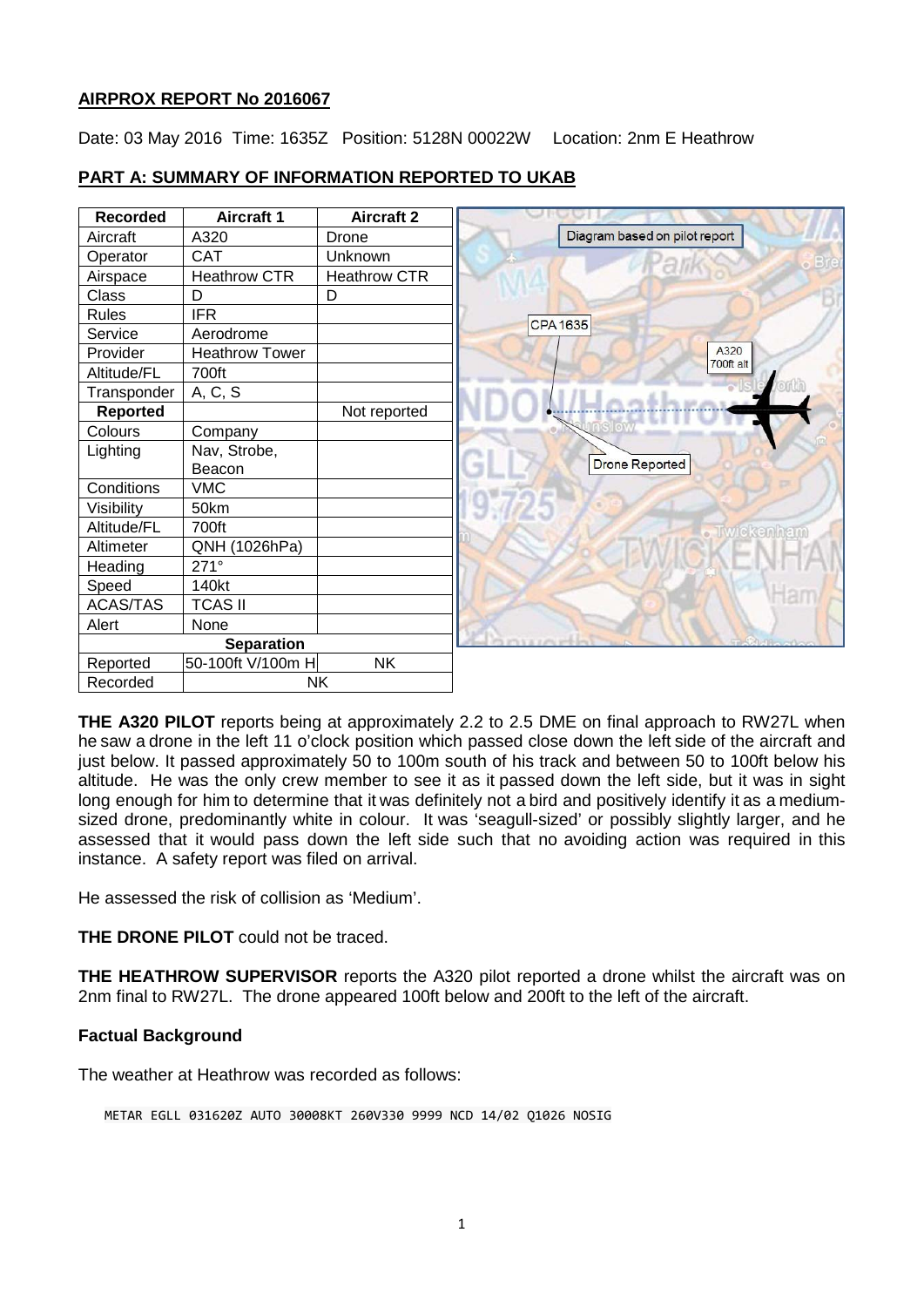### **Analysis and Investigation**

### **UKAB Secretariat**

The Air Navigation Order 2009 (as amended), Article  $138^1$  $138^1$  states:

'A person must not recklessly or negligently cause or permit an aircraft to endanger any person or property.'

Article 166, paragraphs 2, 3 and 4 state:

'(2) The person in charge of a small unmanned aircraft may only fly the aircraft if reasonably satisfied that the flight can safely be made.

(3) The person in charge of a small unmanned aircraft must maintain direct, unaided visual contact with the aircraft sufficient to monitor its flight path in relation to other aircraft, persons, vehicles, vessels and structures for the purpose of avoiding collisions.'

(4) The person in charge of a small unmanned aircraft which has a mass of more than 7kg excluding its fuel but including any articles or equipment installed in or attached to the aircraft at the commencement of its flight, must not fly the aircraft

(a) in Class A, C, D or E airspace unless the permission of the appropriate air traffic control unit has been obtained;

(b) within an aerodrome traffic zone …; or

(c) at a height of more than 400 feet above the surface unless it is flying in airspace described in sub-paragraph (a) or (b) and in accordance with the requirements for that airspace.'

A CAA web site<sup>[2](#page-1-1)</sup> provides information and quidance associated with the operation of Unmanned Aircraft Systems (UASs) and Unmanned Aerial Vehicles (UAVs).

Additionally, the CAA has published a UAV Safety Notice<sup>[3](#page-1-2)</sup>, which states the responsibilities for flying unmanned aircraft. This includes:

'You are responsible for avoiding collisions with other people or objects - including aircraft.

Do not fly your unmanned aircraft in any way that could endanger people or property.

It is illegal to fly your unmanned aircraft over a congested area (streets, towns and cities).

Also, stay well clear of airports and airfields'.

### **Summary**

An Airprox was reported when a A320 and a drone flew into proximity at 1635 on Tuesday 3<sup>rd</sup> May 2016. The A320 pilot was operating under IFR in VMC in receipt of an Aerodrome Control Service from Heathrow. The drone operator could not be traced.

### **PART B: SUMMARY OF THE BOARD'S DISCUSSIONS**

Information available consisted of a report from the pilot of the A320 and a report from the air traffic supervisor involved.

The Board first noted that, as for other aviators, drone operators are fundamentally required to avoid collisions with all other aircraft. More specifically, drone flight above 400ft is prohibited in Class D airspace without the permission of the appropriate air traffic control unit. The crew of the A320

<span id="page-1-0"></span> $1$  Article 253 of the ANO details which Articles apply to small unmanned aircraft. Article 255 defines 'small unmanned aircraft'. The ANO is available to view at [http://www.legislation.gov.uk.](http://www.legislation.gov.uk/)<sup>2</sup> www.caa.co.uk/uas 3 CAP 1202

<span id="page-1-1"></span>

<span id="page-1-2"></span>